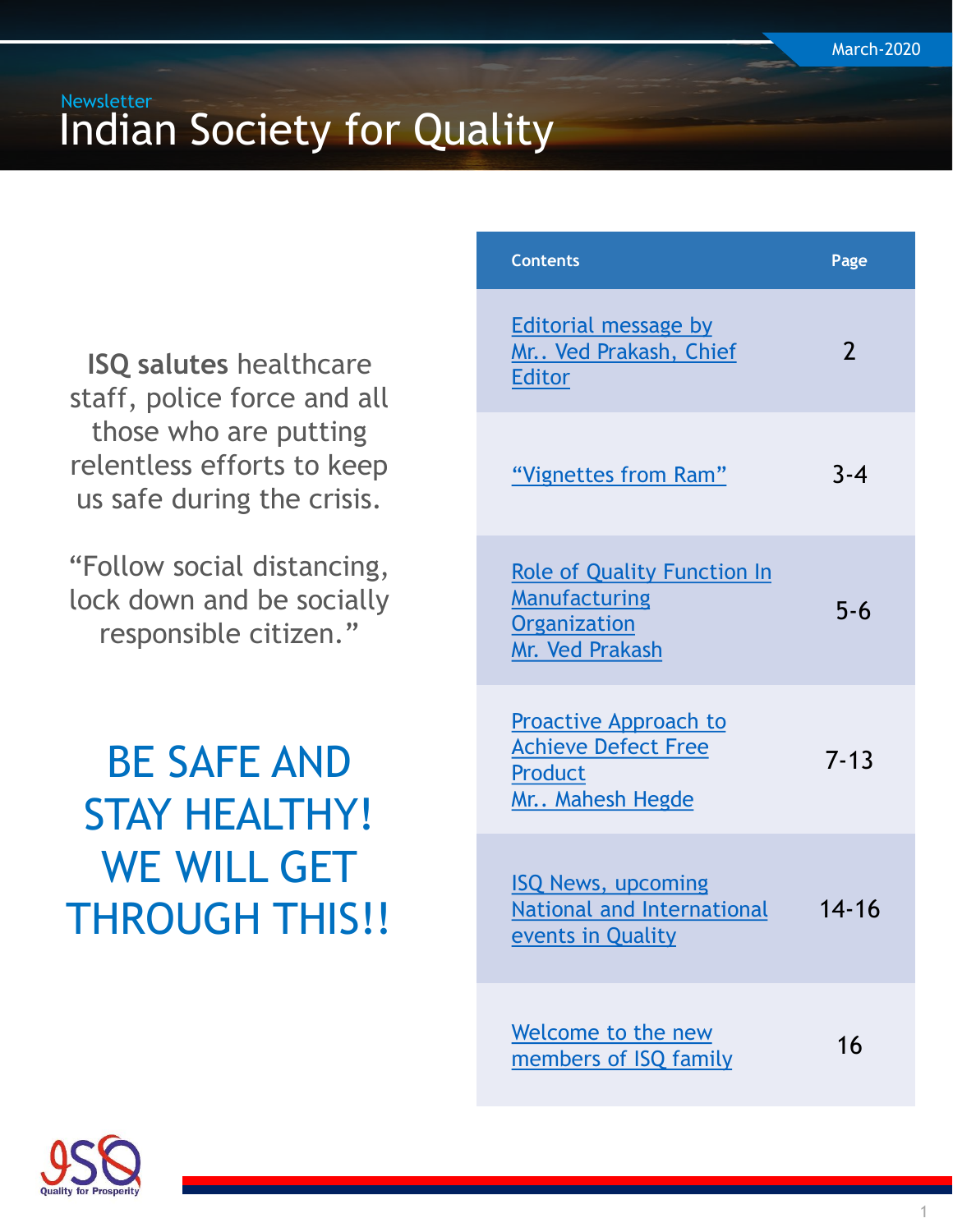<span id="page-1-0"></span>

**Ved Parkash** President Bangalore chapter



**Nilesh Zambare** Editorial Team Bangalore chapter



**Hemanta Chandra Bhatt** Editorial Team NCR region



**Sarika V. Joshi** Editorial Team Pune chapter

#### **Dear Readers**,

It `s my pleasure once again to present you with 1<sup>st</sup> Quarter ISQ Newsletter as promised.

First of all, let me **wish you a happy, healthy and prosperous 2020!**

Health wish is most appropriate in view of the ongoing COVID-19 pandemonium world over.

Won`t be wrong to say that 2020 has started on an unpleasant note for the social health as well as business and economy for the whole world. Though India seems to be better off as of now in terms of cases reported and fatalities inflicted but we need to keep our fingers crossed and pray that situation does not deteriorate.

Wish for a fast recovery to normalcy!

Hope for a robust growth 2<sup>nd</sup> Quarter onwards in current fiscal, Auto sector one of the major engines of growth is expected to turn around that time having overcome pangs of BS VI transition.

ISQ is making rapid progress in its journey to become a vibrant professional body with regional chapters taking shape - actively adding membership, planning host of events as you will read in this issue.

I would call upon the readers to contribute their thoughts on topics relevant to Quality specifically and Business in general, we would be delighted to publish all deserving articles in our future publications.

We are creating a dedicated email account viz. [newsletter@isqnet.org](mailto:newsletter@isqnet.org) to interact with our readers. Please be generous in sharing with us your feedback, views on how to make the Newsletter more interesting, informative and effective. I believe without feedback from you all it would not be an interactive forum that we intend it to morph into.

In this issue, we bring you our serial "Vignettes from Mr. Ram" with a few other articles, including one from me. My articles attempts to address a perennial question about the role of Quality which many CEOs and business Owners often seek from senior Quality executives in their respective organizations and even from consultants.

I must thank you for encouraging the efforts of our editorial team for publishing 2019 last Quarter Newsletter, we received many appreciations. Thanks for your patronship!

**Enjoy reading!**

Ved Parkash

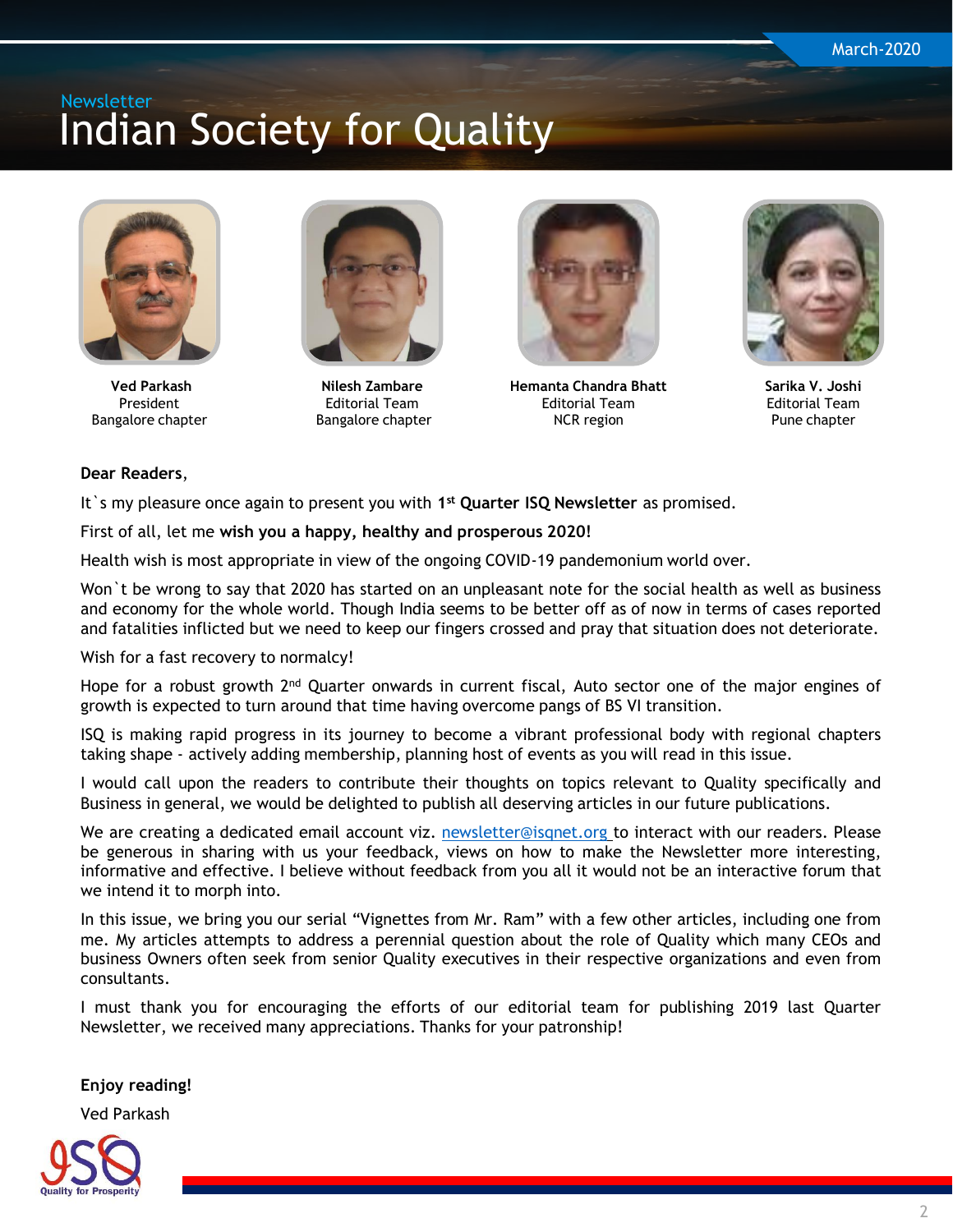# <span id="page-2-0"></span>*'Vignettes from Ram'*

## Overcoming Typical Troubles in Daily Management



Recently, two colleagues independently shared their thoughts with me about their experiences while implementing Daily Management (DM). Their descriptions made me think about my own encounters. Since many organizations have similar problems, I wondered if we should re-examine the system we promote and the way we teach it.

DM begins with establishing role clarity. What is my job; what are my objectives; what are the measures (KPI) and how are these operationally defined? Consistent with the idea of Standardize-Do-Check-Act (SDCA) cycle, some of these KPI should arise from system manuals or Management System Charts (MSC) for quality, NPD etc.

How are the KPI to be stratified for ready investigation? What is the current status of the measures? How are the KPI deployed down the hierarchy? How are targets fixed?

In some companies DM is meant to only maintain a level, not improve it. The target is a horizontal line. In others, improvement too is part of DM, and Policy Management takes up the strategic challenges for a particular year. As mediocre targets can derail progress, a TQM company should develop the habit of setting tough goals even under DM.

Then there is the question of whether there is a plan for achieving the target. Not infrequently, the target is mistakenly considered the plan. A 4W-1H plan is not made, not realizing that if a target can be achieved without a plan, it could have been achieved before.

Now the question of standards turns up. Apart from system level manuals, operating procedures (SOP) are of central importance in DM, as the regular tasks needed to accomplish objectives should be standardized. The first element in a SOP ought to be its objective. What will be achieved if the SOP is followed?

In my experience such an objective is not stated at all in many standards. Then of course the SOP should be such as to produce the desired results when followed. Most companies fail this test too, writing up perfunctory steps to merely satisfy auditors. Visiting India in the 1990s, Prof. Tsuda would say that a good standard is one which, if not followed, would lead to a predictable failure in results!

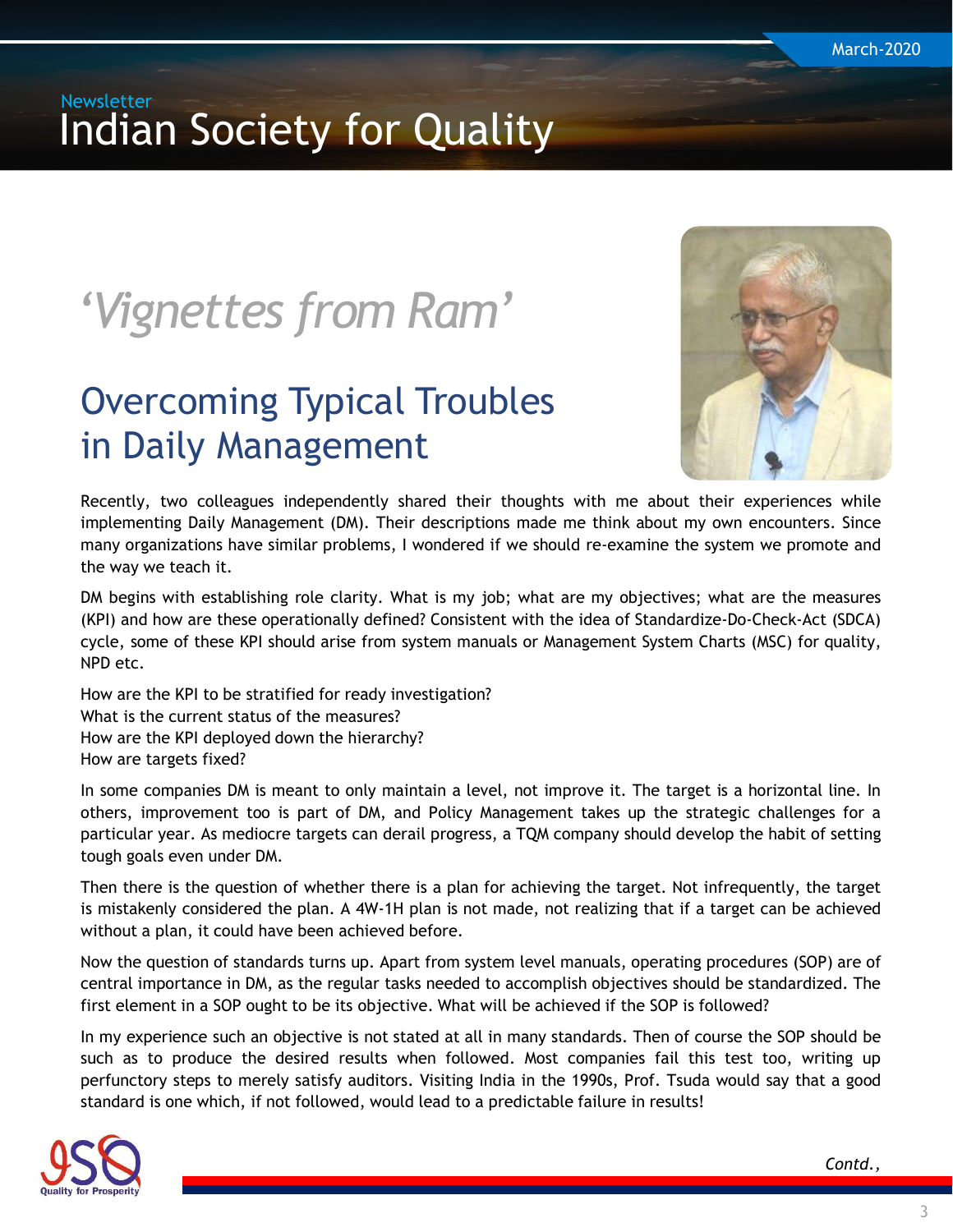Now we head to the check-act part. Is the target being met? If not, is the gap big enough to necessitate action? What is the basis for deciding whether to act or not? Some have instituted the so-called 'barbaric' (not statistical) limits, often formula-based. Judgment is required in these cases. Even a small gap that persists period after period should warrant investigation. For a particular period, however, only a 'large' gap, a spike or a known trouble might merit countermeasures.

At this point things fall apart in most organizations. Stratified data, organized as run charts or control charts, are seldom made available. Abnormalities – special cause situations – are therefore not spotted. Actions are either of the knee-jerk kind – responding to an event – or those suitable for common cause or chronic situations. Special causes may be rooted in standards that are weak or are not followed, or in changes elsewhere in the system. If abnormalities are not present, the question is whether the plan is being followed. Is it effective?

So, two types of charts are required for effective check-act: charts comparing target with results, and time series charts. The exact method should be tailored to each type of KPI. For example, morning meetings on the floor to discuss yesterday's problems are customary, and each defective, breakdown or incident gets analysed. A better practice is to classify problems as chronic and sporadic (or new), and act immediately on the latter. But is yesterday's production shortfall or surplus a common-cause variation or is it abnormal? An Individuals chart of daily variance can answer this question. And help shorten, or even abolish morning meetings.

In the 1980s, Hewlett Packard framed its 'Business Fundamentals Table' - not unlike a table of KPI as part of DM. These are objectives which must be achieved each year to keep the business going. DM is about clarifying roles, formulating objectives and KPI, setting challenging targets, making plans, following and revising standards and plans and acting on gaps such as to keep the company competitive and produce desired outcomes at all times.

#### **About the Author:**

Mr. N. Ramanathan is a senior counsellor and advisor of TQM. He is a Mechanical Engineer with Masters from IIM, Ahmedabad (1969) with 50 years of experience in industry, and in teaching and counselling. Ram has received awards internationally for his work, as well as receiving the Dronacharya Award in 2018 by ISQ for his contributions to teaching and counselling on quality. Ram has been associated with twelve successful Deming Prize challenges, and has taught and advised Ashok Leyland, Ceat, SRF, Indus Towers, JSW, Mahindra group of companies, Tata Quality management Services, Tata Steel, and other organizations.

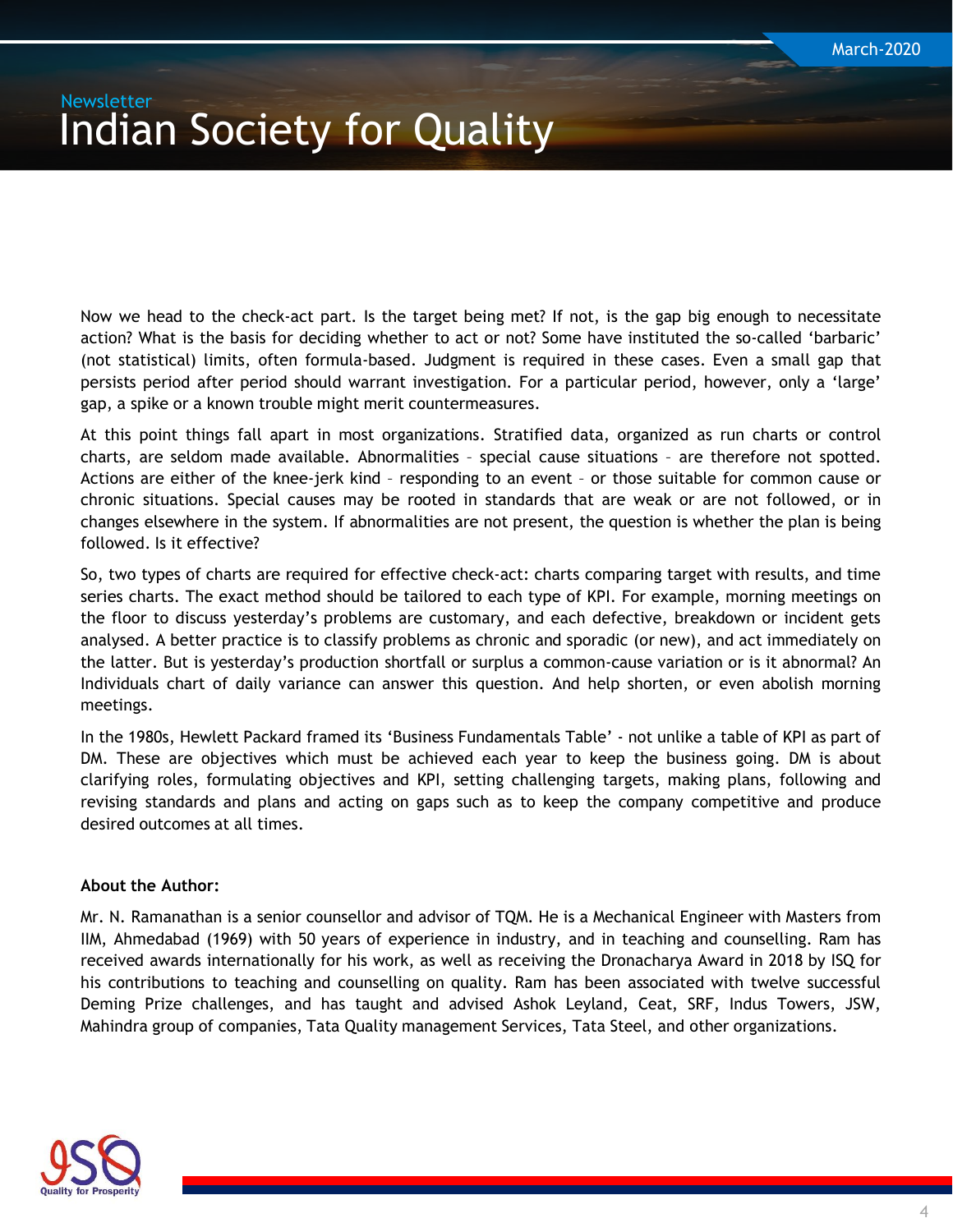# <span id="page-4-0"></span>Role of Quality Function In Manufacturing Organization

## *by Ved Parkash, Chief Editor ISQ*



Primary Functions of Quality can be divided into following :

- 1. Control Typically in down stream activities. Implies inspection / verification / validation and authority for final say.
- 2. Collaborate Typically in upstream activities. Implies collaboration in defining products specs, developing robust processes for inhouse activities, validate robust processes are in place for outsourced parts / subsystems / systems and services. It may be emphasised that ownership remains with respective functional heads.
- 3. Facilitate Typically Business Objectives / Goals. Primary ownership remains with respective functional heads. Differs from collaboration in the sense that it is more of advisory / coaching in nature and not a deeper level engagement as in collaboration.

#### 1**. Control**

- Customer interface Understanding customer expectations / customer pain and address for customer delight. Manage Recalls , if any.
- Custodian of Specs i.e. Ensure Products are made as intended PDI / Final Inspection at Part level , Sub-assy level and Product level. Legal / Regulatory compliance
- Consistency in Products i.e. All Products perform equally Process variation contained. Minimize variation in processes i.e. Ensure Process documentation compliance.
- Products/ Parts / Services outsourced meet intended Specs / Contract intent.
- Ensure all measurements / sensing are calibrated Calibration / Lab compliance.
- Ensure reasonable Traceability for focussed action in case something goes wrong.
- Provide Expertise in Analysis / Investigation to eradicate defects.
- Deviation management.
- Authority to approve any deviations in Products and Processes inputs may be required on highly technical matters from PD / SMEs in the organization.
- Disposition of nonconforming materials.

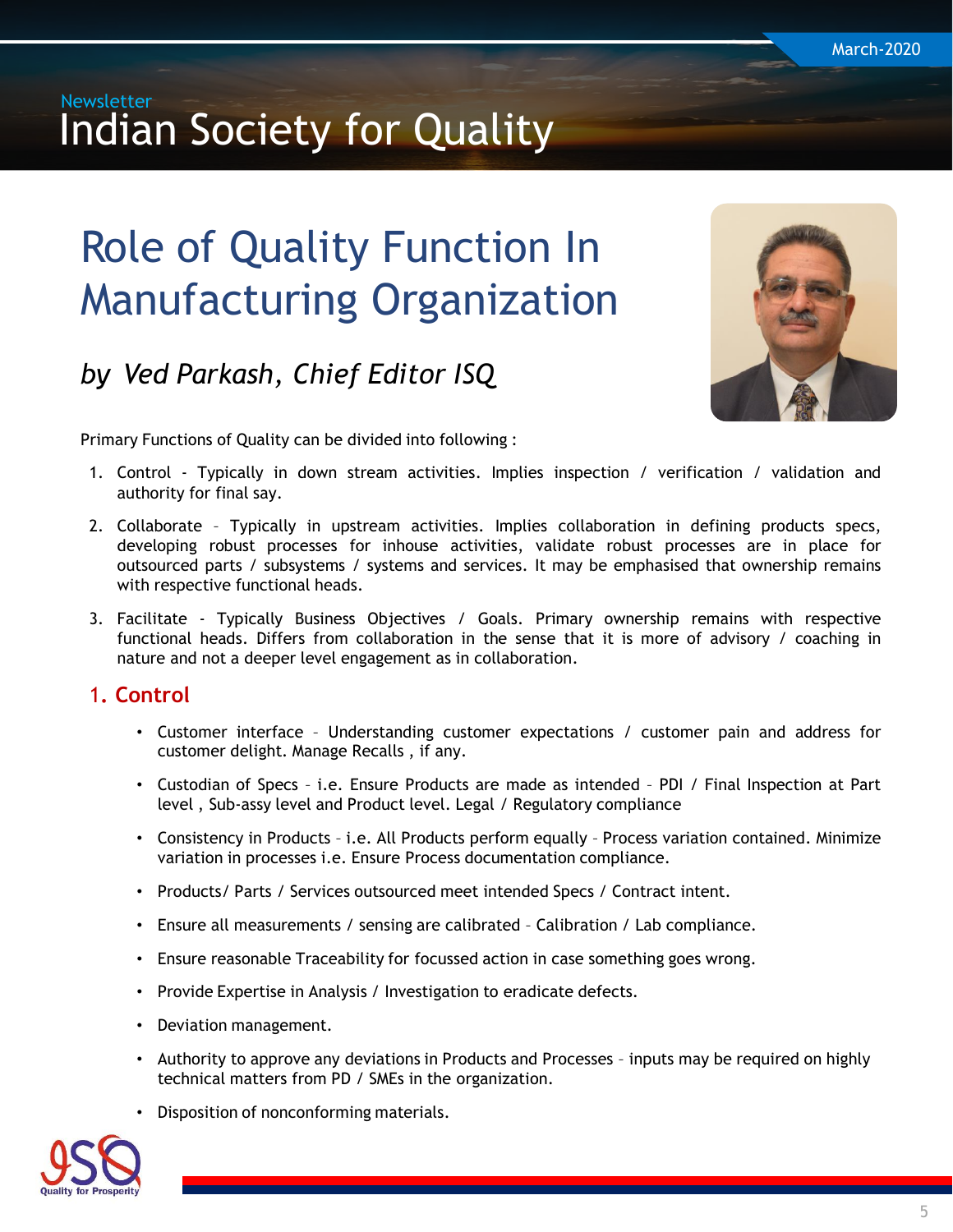#### **2. Collaborate**

- Product Development Evolving of Specs from Customer expectations, testing and validation of Design Intents.
- Production Processes Selection of Process and Equipment / Machinery. Establishment of robust processes and Validate their capabilities.
- Sourcing Selection of appropriate sources , verification of selected manufacturing processes (Q, C, D ) and validate processes for mass production
- Developing and Implementing QMS
- Engaged Employees Personnel Policies and Culture
- Continuous improvement Deploy PDCA

#### **3. Facilitate**

- Organizational vision and mission with the documentation of a QMS
- Evolve Quality Policy and guidelines
- Roadmap for achieving organizational aspirations
- Define Systems / Business Processes and continual improvement relevant for business scenario.
- Evolve requisite and functionally optimum and effective Organization structure
- Strategies for Business objectives Top line and Bottom line
- Risk assessment and addressal strategy & process
- CSR initiatives

#### **About the author**

**Mr Ved Parkash** is a Graduate Engineer ( Mech ) from NIT Kurukshetra ; 1978 graduated. He got his training in Quality Management and Lean Manufacturing from AOTS ,Japan and SQC from Indian Statistical Institute.

He had long on the job training in Mitsubishi Motors Japan, and Honda Motors Japan. He has over 41 years of experience in Auto Industry - 2 Wheelers, 4 Wheelers, Multi Axle, Specialty Vehicles. Superannuated in 2015 from Ashok Leyland as Head Quality and TQM spearheading Deming implementation initiative, Business Excellence advisor to Hinduja Foundries the Sr VP Quality and Engg with Surin Automotive .Currently working as Advisor Quality with Ather Energy – a 2-Wheeler EV startup company.

He is a Faculty with IMTMA on Quality and Manufacturing. He was ISQ Annual Conference Director in 2017 and now Bengaluru Chapter President.

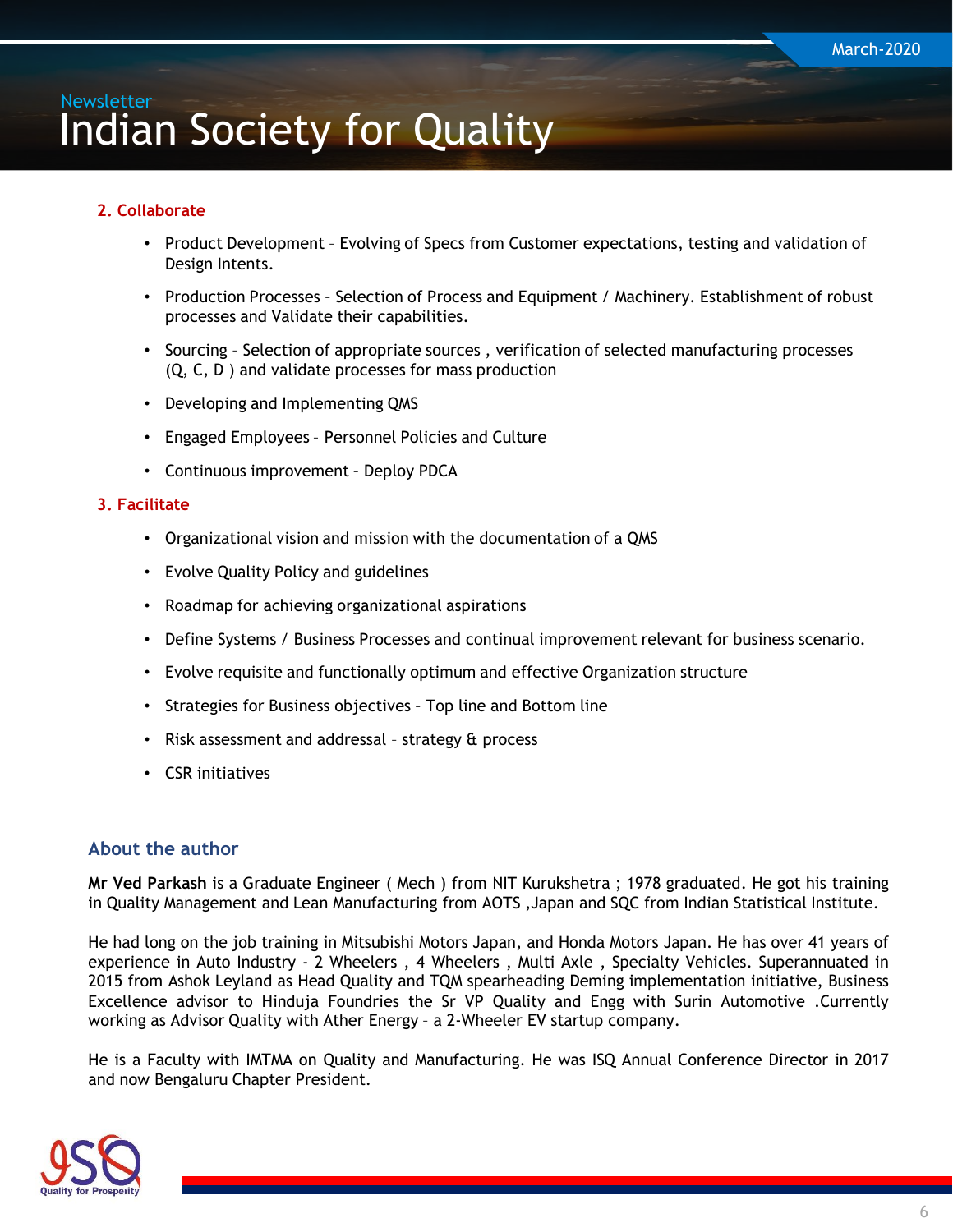## <span id="page-6-0"></span>Proactive Approach to Achieve Defect Free Product

Mahesh Hegde Counsellor TQM "magicmahesh@gmail.com"



#### **1. Need for Proactive Approach**

It is easy to say "DO RIGHT FIRST TIME", but to practice is a hard nut to crack if you do not know what tools and methods to follow. Mostly people are busy in solving problems and quickly fixing abnormalities. The trouble with doing right first time is, nobody appreciates how difficult it was. For example, if there is a "FIRE" and someone extinguishes the fire, he will be treated as "HERO" and "REWARDED" even though it is only for overcoming the effect of fire. Whereas for someone ensuring "NO FIRE" by identifying and eliminating possible reasons of fire, there is "NO REWARD" although it is a proactive approach. Similarly in organizations mostly people are busy in solving today's problem which is immediately rewarded and they don't find time to do future oriented work which is beneficial in long term. Achieving defect free product proactively, can help to save everyone's time on problem solving at later stage, minimizes cost of poor quality and most importantly improves customer satisfaction resulting into better brand value

#### **2. Tools and Methods to Achieve Defect Free Product**

This article is focused on effective usage of few techniques like Human Error Prevention, Process FMEA, SOPs, Proactive usage of DOE. Defects are generated if something goes wrong in the process. Unless we control the process it is not possible to achieve defect free product. Process control could be error proofing, process audit, preventive maintenance, start-up checklists, operator training and skill evaluation, fixture design, etc. Table-1 shows how to arrive at process controls.

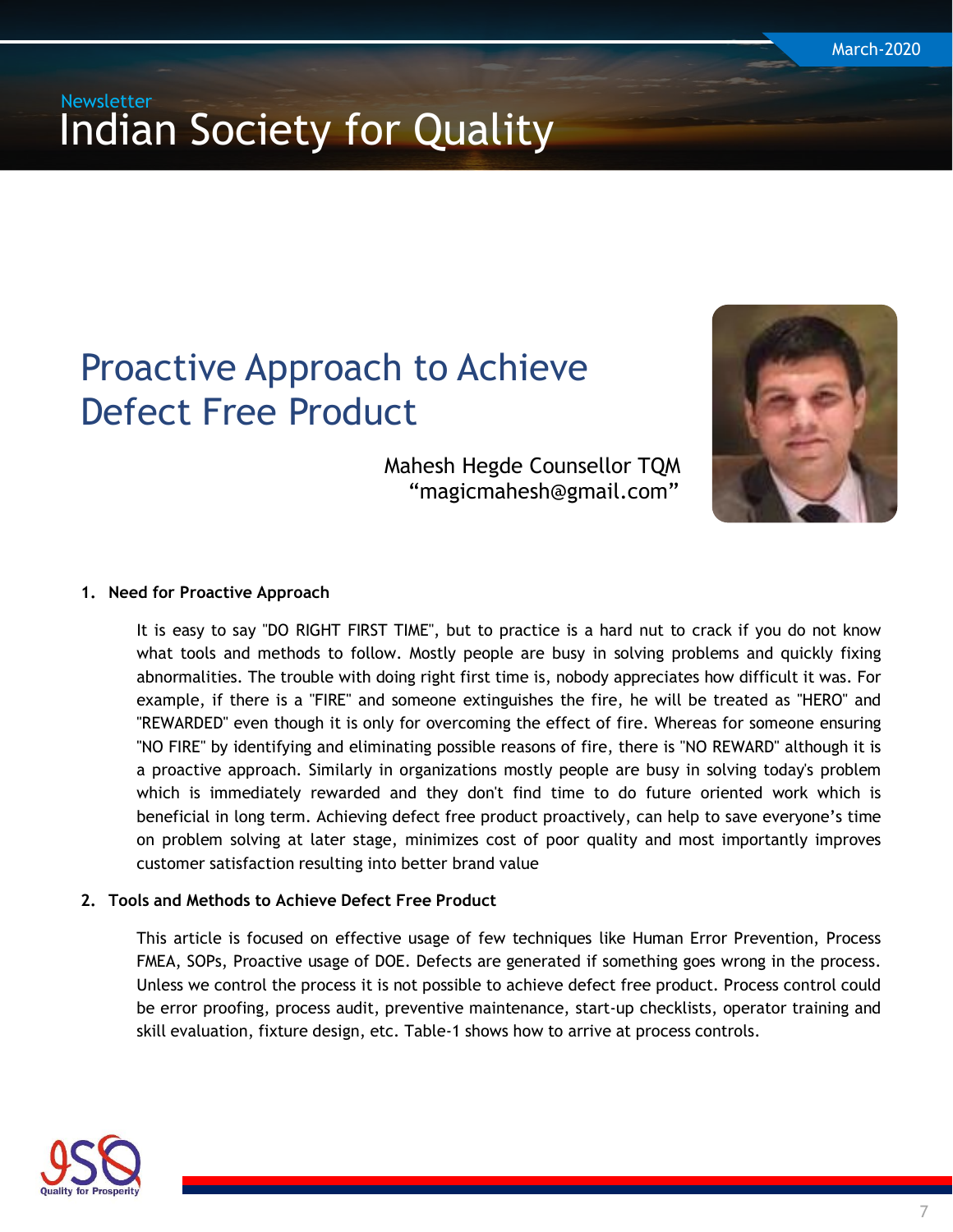|        | <b>Philosophy</b>                                                                                                                                      | <b>Tools and Method</b>                                                                                                                                                                                           |
|--------|--------------------------------------------------------------------------------------------------------------------------------------------------------|-------------------------------------------------------------------------------------------------------------------------------------------------------------------------------------------------------------------|
| Step-1 | <b>Understand the Process</b><br>Macro to micro level sequence of<br>activities within each process, expected<br>outcomes, sources of variations, etc. | <b>Process Flow Diagram</b><br>Dividing operation into elements<br>Linkage of product characteristics with process<br>characteristics and incoming source of variations.                                          |
| Step-2 | <b>Identify Failure Modes &amp; Causes</b><br>What can go wrong? Why it can go<br>wrong (cause)? What is the risk<br>involved?                         | <b>Process FMEA</b><br>Error Identification checklist (16 Errors), Master<br>Ishikawa Diagram, Cause Analysis Table, Past<br>Trouble Data Base (PTDB), Why-Why Analysis, 13<br><b>Error Prevention Principles</b> |
| Step-3 | <b>Define How to Control</b><br>What to control? When to control? How<br>to control? How much to control? Who<br>has to control?                       | <b>Control Plan (QCPC)</b><br>Product & process parameters to be controlled,<br>specifications, measurement techniques $\&$<br>frequency, control methods & reaction plan.                                        |
| Step-4 | <b>Achieve Defect free Product</b><br>Control the process to achieve defect free<br>product.                                                           | <b>Apply Control Methods</b><br>Error proofing, SOP, operator training and skill<br>evaluation, control charts, first piece approval,<br>fixture design, functional testing, etc.                                 |

Table 1. Defect Prevention Philosophy and Proactive Tools

Unfortunately, most of the automotive industry have only increased the paper work without meeting the real intent of Advanced Product Quality Planning(APQP) and Part Approval Process. It can be attributed to lack of importance given by senior management on proactive approach, poor understanding of tools & techniques, focusing on satisfying auditor with documentation rather than intending to achieve real benefit, poor cross functional team work, fire-fighting to meet development deadline etc. Very few have used it effectively to come up with 1000s of proactive actions by using these tools.

#### **3. Why Operator Errors?**

Many why-why analysis ends with operator error which is difficult to tackle because of some beliefs like – "to error is human", "with operators defects are bound to come", "only solution for human error is training", etc. There is a need to go deeper into why does an operator make error, what would be an appropriate solution?

I don't Know, so I do mistakes. 20% of human errors attributed to lack of knowledge. Education: Operator makes mistake in spite of having documented SOPs. If operator does not know "what to do?"

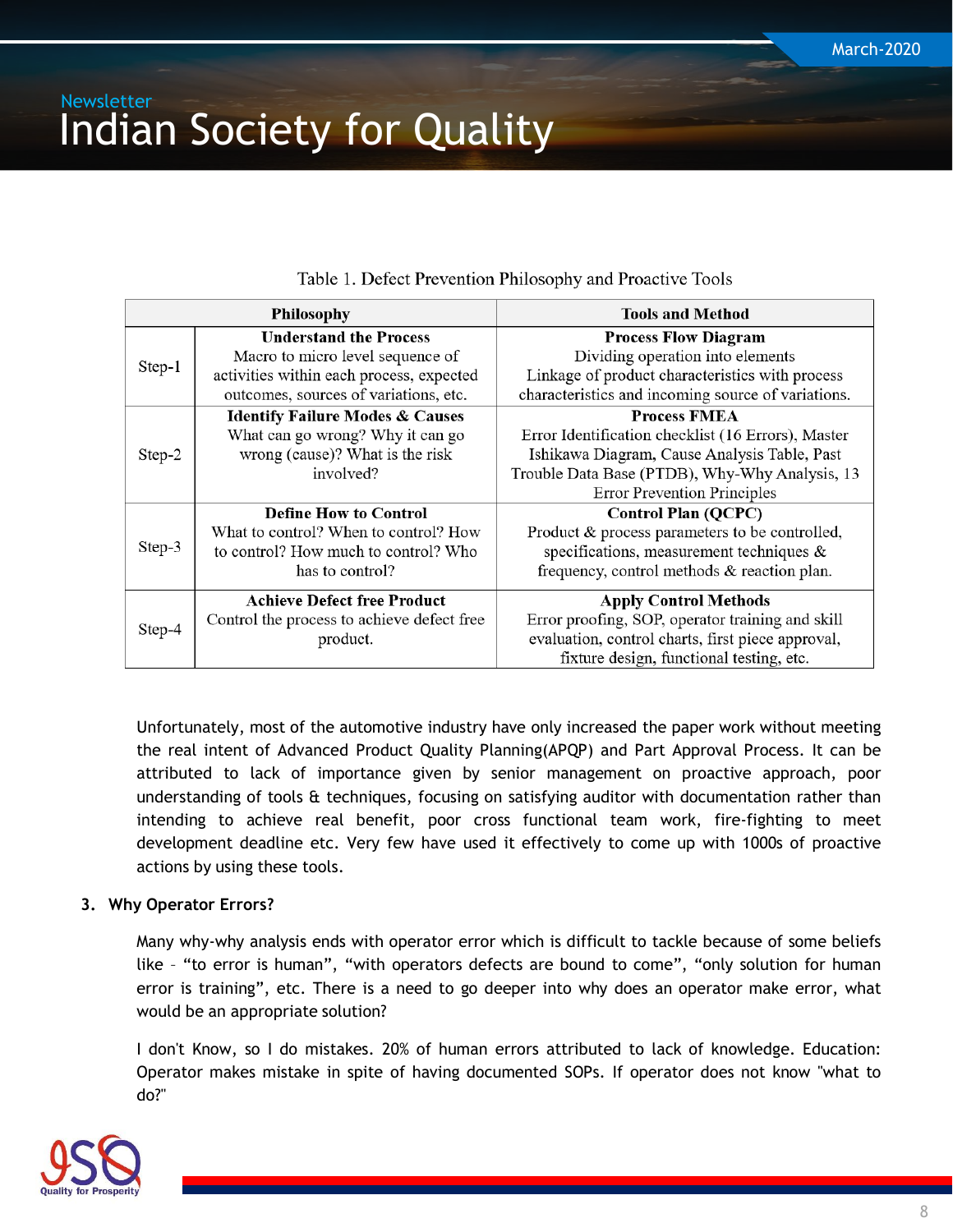and "how to do?" then it is related to operator "Knowledge" It requires education. It can be provided by classroom session, through pictures, videos, etc. If operator does not know place to keep rejected part, we cannot expect him to follow. Education is needed in spite of SOP display.  $\Box$  I know, but I don't have skill, so I do mistakes. 15% errors are attributed to skill Training: Operator makes mistake in spite of having knowledge. It is due to lack of skill. The skill level needed varies from job to job. For example skill needed to perform CO2 welding or Spot welding may be much higher than skill needed to perform operation of "Sticker Pasting".

Can anyone learn swimming by reading book? One cannot attain skill by listening or reading. To develop skill one needs practice. Putting unskilled manpower on job and not having close monitoring of their work till operator attains skill can lead to problems. Even in case of temporary operator, depending on the nature of operation required knowledge and skill must be provided before putting them on job. Organization should have facility to develop such skills and evaluate skill level. Skill development can happen in 2 stages - a) Dexterity Training b) On the job Training. Dexterity training includes training on basic skills. For example person working in assembly shop is required to have basic skill of tightening. It includes picking exact number of bolts without counting, pre-tightening, straight and angular tightening etc are needed as a part of basic skill. Person doing visual inspection may require skill to move his eye in specific path on the product with specific speed. Person doing manual painting may require to have skill to move hand in specific speed, maintain distance of spray gun and part, method to operate spray gun etc. Develop basic skill using dexterity.

**I have Skill, but I cannot follow SOP**. 25% errors are attributed to motivation.

**I cannot follow SOP because it is difficult**. If SOPs are difficult to follow, look for simplification of methods without compromising its effectiveness. Provide some tools, fixtures to simplify.

**I cannot follow SOP because I don't want to follow.**

Motivation: Operator makes mistake in spite of having skill. For example, if operator has to verify Pokayoke daily before staring, he may do few days. When he notices that there is no problem for many

#### **4. Method to determine possible Human Errors proactively and to find solutions**

Step1: Write operation steps /elements) and identify all possible human errors using 16 error checklist developed by Dr. Nakajo as shown in Table 2.

Step 2: Include all errors in FMEA, analyse risk and prioritize where control is needed.

Step 3: Generate Multiple solutions using 5 main principles (13 sub principles ) of Human error prevention method of Dr. Nakajo. (Not part of this article)

Step 4: Prioritize solutions and implement.

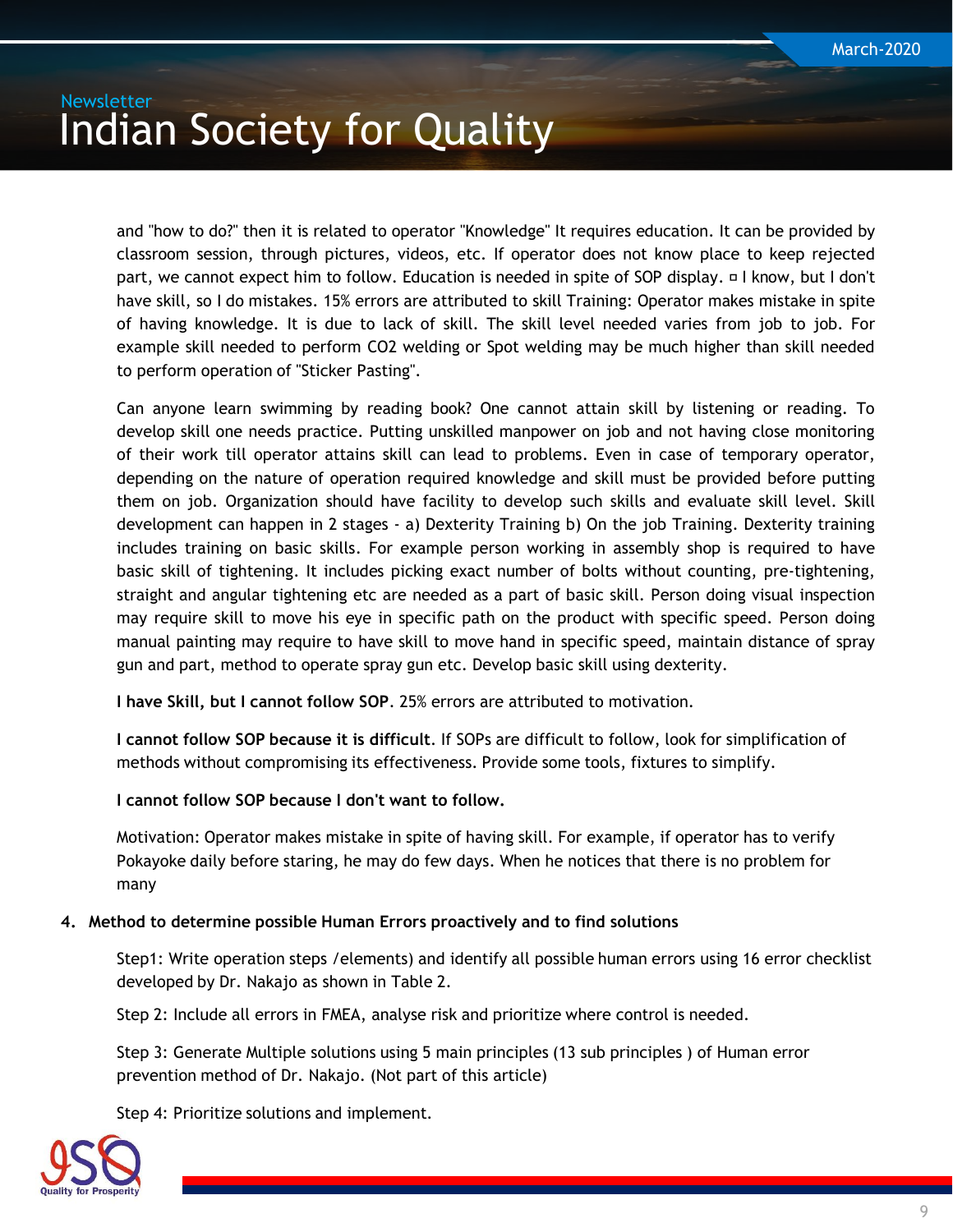Human Error Identification: Note only 4 are shown out of 16 errors are shown below in table 2.

|                               | <b>Activities within Operation</b>  |                                                      |                                                             |                                                       |                                                                                                 |                                       |                                         |
|-------------------------------|-------------------------------------|------------------------------------------------------|-------------------------------------------------------------|-------------------------------------------------------|-------------------------------------------------------------------------------------------------|---------------------------------------|-----------------------------------------|
| <b>16 Error Checklist</b>     | 1.Pick<br>up the<br>plastic<br>part | 2.Mount<br>part on<br>the fixture                    | 3. Pick up the<br>foam & remove<br>adhesive tape<br>sticker | 4. Paste foam on<br>3 and 4 to<br>paste more<br>foams | part. Repeat step $\vert$ 5. Pick up the roller<br>and move roller on the<br>foam with pressure | 6. Remove<br>part from<br>the fixture | 7. Self<br>check&<br>keep in the<br>bin |
| $(1)$ Omission                |                                     | - Forgot to mount on<br>fixture<br>- Forgot to clamp | Forgot to pick<br>up the foam                               |                                                       | Forgot to apply roller                                                                          |                                       | Forgot to<br>check                      |
| (2) Excessive/                |                                     |                                                      |                                                             | Adding less                                           | Excessive or                                                                                    |                                       |                                         |
| Insufficient                  |                                     |                                                      |                                                             | number of                                             | insufficient application                                                                        |                                       |                                         |
| Repetition                    |                                     |                                                      |                                                             | foams                                                 | of roller                                                                                       |                                       |                                         |
| (3) Wrong Order               |                                     |                                                      | Wrong foam<br>picking<br>sequence                           | Wrong pasting<br>sequence                             |                                                                                                 |                                       |                                         |
| $(4)$ Early/Late<br>Execution |                                     |                                                      |                                                             | Late pasting<br>after sticker<br>removal              |                                                                                                 |                                       |                                         |

Common mistakes in doing process FMEAs are – focusing too much on RPN, spending time on discussing SOD numbers rather than identifying possible causes and possible controls, not able to distinguish between failure modes, causes & effects, missing of various failure modes/causes, etc.

The Quality of FMEA is determined by "depth of identification of causes" and "extent of new controls identified through FMEA". This can be ensured by using drawings (for what is expected and what is not expected), PTDB, Technical Knowledge, Master Ishikawa diagram. Rams or Tree Diagram. Rams for each failure mode. Separately looking for controls on failure mode and each cause, Usage of Cause Analysis Table to identify need for SOPs or other standards and adherence to standard, Why-Why analysis to identify control at sub cause level, 13 principles for human errors

Controls on Failure Mode and Causes are shown below in table 3.

|                | <b>Detection of Failure mode</b>                                                  | <b>Detection of cause</b>                                                                                                              | <b>Prevention of cause</b>                                                                                                                                      |
|----------------|-----------------------------------------------------------------------------------|----------------------------------------------------------------------------------------------------------------------------------------|-----------------------------------------------------------------------------------------------------------------------------------------------------------------|
| <b>Purpose</b> | <b>Protect Customer</b><br>(Does not stop generation)                             | Give early feedback to process.<br>Take action before defect occurs                                                                    | Reduce the possibility occurrence of<br>cause. Hence occurrence of defects                                                                                      |
| Examples       | "Cracked tubes automatically<br>falls into rejection bin". Customer<br>protected. | Example: Checking Coolant<br>Concentration (cause) at defined<br>frequency reduces occurrence of<br>variation in finish (Failure mode) | Example: For Less strength "wrong<br>roller selection" is cause. Sub-cause is<br>operator could not distinguish rollers.<br>Control identified is colour coding |

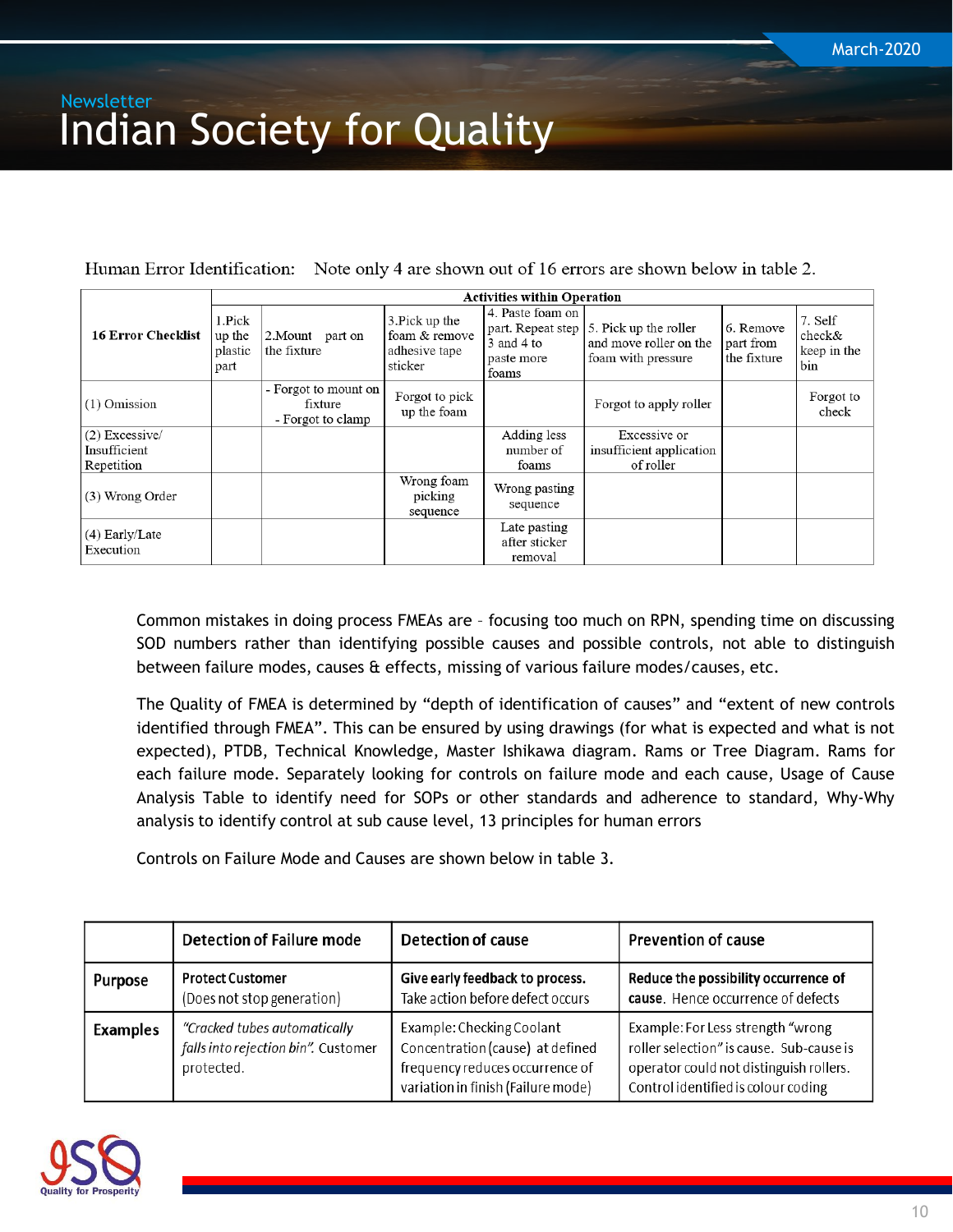#### **5. Setting process parameters at optimum level using Design of Experiments**

Unplanned way of taking trials and decisions just by looking at numbers rather than analysing using statistical methods can lead to error inference. Method of changing one parameter at a time, which was considered to be best till 1940s, is proved to have several limitations and gives a false feeling of reaching optimum. These process parameters will become part of control plan / process sheet and people will ensure that it is being followed. Today we have better methods to set process at optimum level. Taking the input from technical knowledge and defining must be maintained factors, experimental factors and noise factors helps to have better experimental planning. It is possible to select type of experiment like full factorial, fractional factorial, Orthogonal array, mixture design or response surface methods. With these techniques it is possible to set the process at optimum level input.

#### **6. Making a best-in-class SOP**

SOP is the "current best way" or "best known way". We need to analyse the operation and find out best known way considering safety, quality, ergonomics, speed, cost etc. Generally people end up making SOPs which contains only WHAT to do rather than HOW to do. For example writing "pickup the component" is only WHAT part. Some good practices of SOP includes below points.

- Involvement: Sr. Operator, Supervisor, Production Engineer are involved in SOP preparation.
- Method to prepare: Studying operation at GEMBA (work place) using pre-analysis sheets, considering inputs from FMEA, Considering NVAs, balancing of cycle time, motion economy principles, ergonomics, safety, quality and finding "best way" to do the job through detailed analysis at micro level is needed.
- Revisions: Constantly reviewed and revised. Learning from troubles and improvement through Kaizen leads to SOP revision. Whenever there is problem, SOP is referred, adherence checked. Daily Management leads to revision of SOPs. New key points are added in SOP and operators are trained on revision.
- Adherence check: System to evaluate adherence through observation at GEMBA on routine basis using defined checklist and necessary actions taken to fill the gaps.
- Training through demonstration: Document is used to train operator through 3 step learning I DO, WE DO, YOU DO. Supervisor is able to perform job as per SOP. He trains operator through demonstrations, explains all key points. Checks whether operator is able to do in same way.
- How to Do: Main steps are identified with what to do. How to do contains complete details including all the movements.

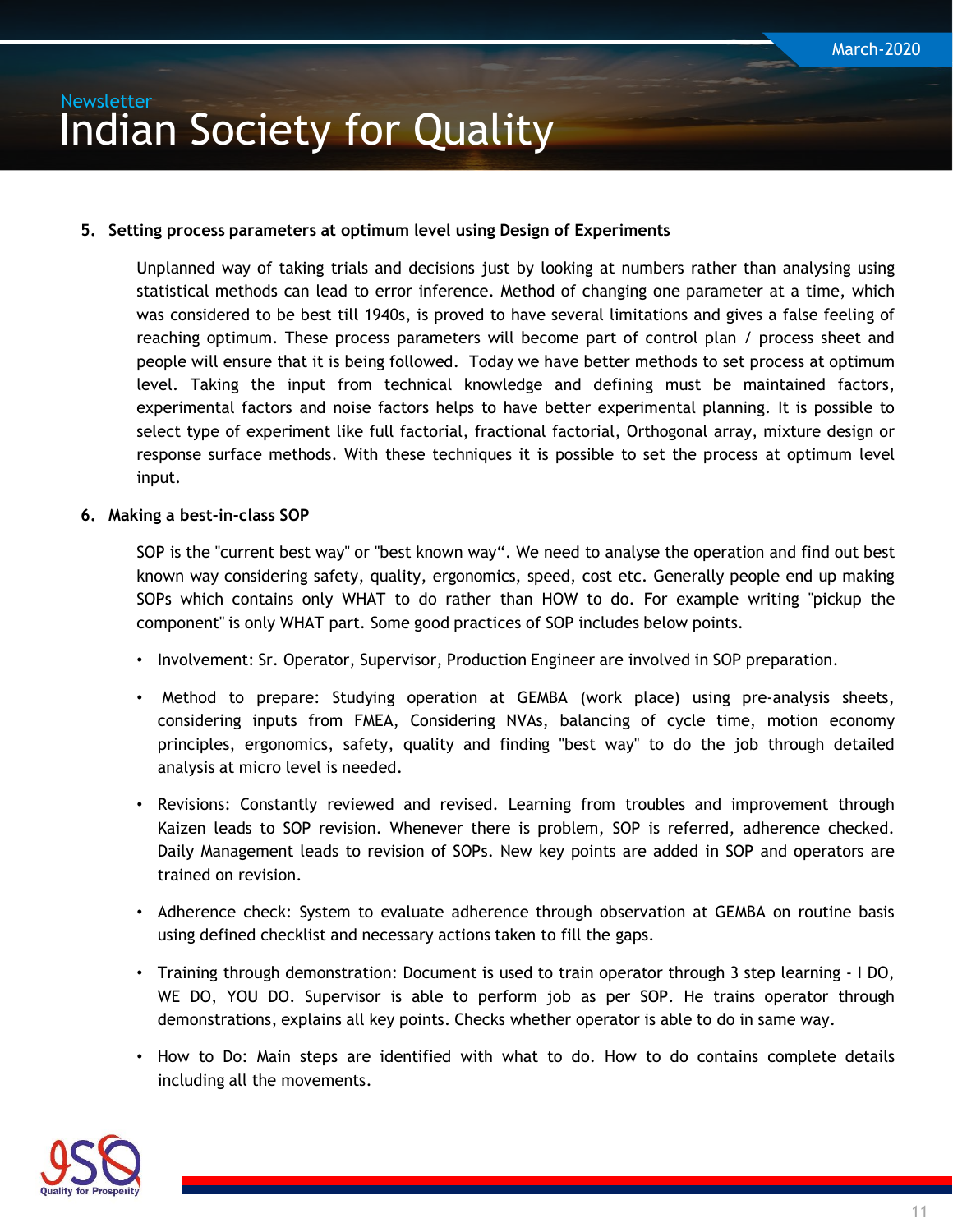- Key points: Key points are highlighted and Consequence of not following key points are mentioned. Operator is made to "memorize" key points & consequences.
- Time: Standard time to perform operation is defined for man, machine and adherence is verified.
- Visuals: Necessary photographs/ drawings are attached to explain main steps, key points, reasons for key points.
- Safety points: What are the PPE to be used? What are the care to be taken to ensure safety?
- Setting: How to set the operation? Depending on the type of the product, how to select process parameters, how to ensure that setting is correct etc
- Shift Start up: While starting the operation, what are things to be done, what are the points to be checked, etc are linked with SOP. It can be linked to JH activities of TPM (CLITA)
- Anomalies : Include "what to do" whenever there are anomalies.
- Self Check: I produce, I check. Self check points addressed in SOP.

#### **7. Failure can lead to success, if we learn from it :**

We keep doing same mistakes and keep solving them again and again. Each problem presents an opportunity for lessons to learn. Success lays in learning from these failures and preventing them in future. It requires a strong system to capture all past troubles from different sources like design, testing, process development, internal defects, customer complaints, warranty, abnormalities in production, breakdown etc. Some of the companies have implemented excellent system of capturing "Past Trouble Data Base" or in short PTDB which contains all trouble history, why it happened, lessons learnt. People who solve these problems keep updating PTDB which is referred for upcoming process development. All troubles (100%) of the company troubles should go to PTDB and feedback to new process should be 100%. It should provide input to Process FMEA. This will ensure that we will not do the same mistake again.

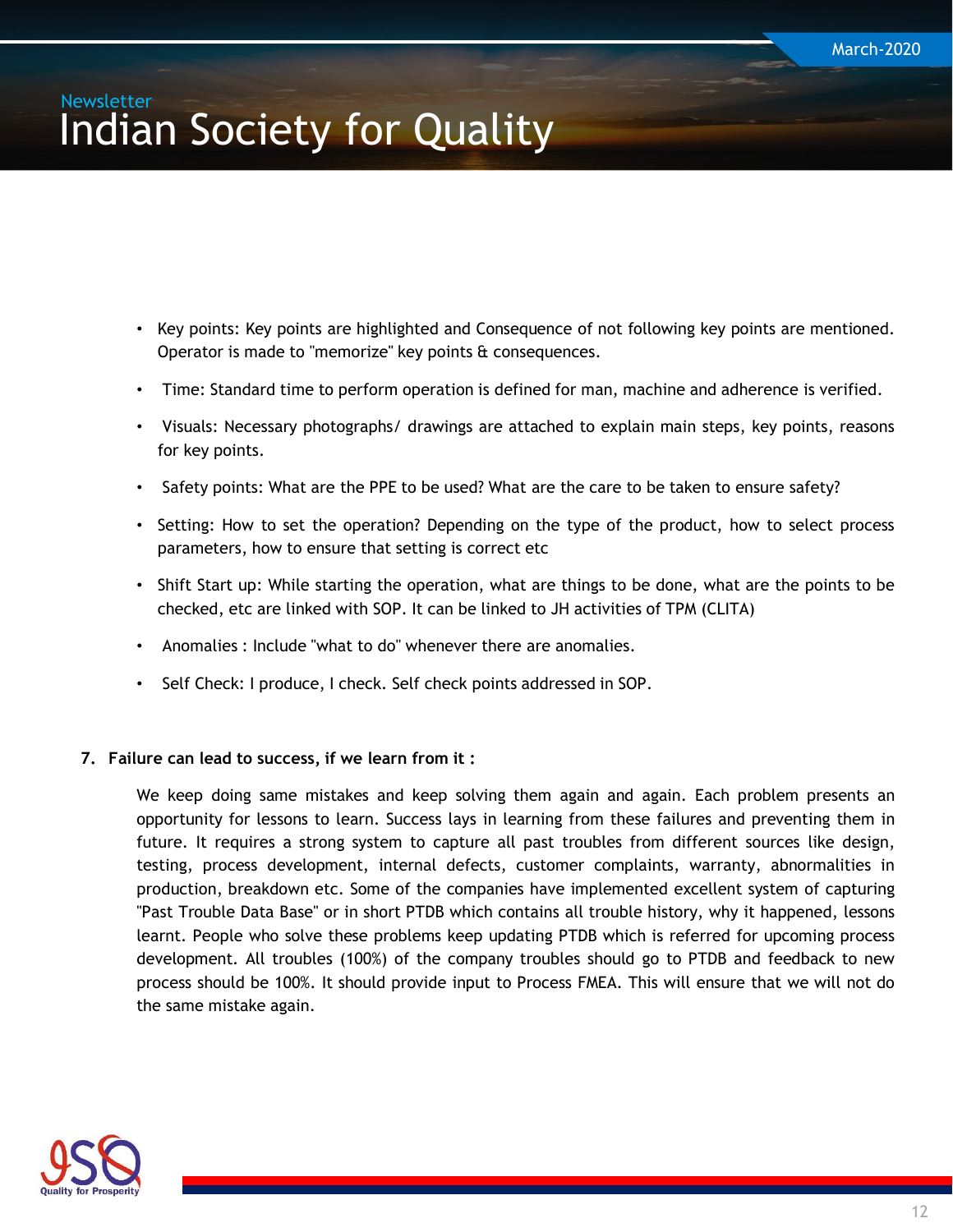#### 8. Conclusion:

It is rightly said by William A. Foster "Quality is never an accident; it is always the result of high intention, sincere effort, intelligent direction and skilful execution; it represents the wise choice of many alternatives". This paper was aimed at drawing attention towards importance of proactive approach.

*References: Prof. Takeshi Nakajo and Prof.Hitoshi Kume, "The principles of fool proofing and these application in manufacturing"*

#### **About the author**

Mr.. Mahesh Hegde is a passionate trainer and TQM counsellor. He is training & handholding organizations in India and overseas in their "Journey of Excellence." He has formed LearnEx Consulting in the year 2017. Mr.. Mahesh is an ASQ certified Six Sigma Black Belt. He has trained more than 10,000 people & facilitated more than 1500 chronic problems in last 14 years of consulting experience. Projects mentored by him include more than 200 tools and won various awards. He has trained top leaders of organizations on TQM practices. His structured way of "Daily Management, Dexterity, FMEAs, SOPs etc." have been implemented in companies in India and overseas. He has integrated number of proactive tools for achieving "First time Right" & developed unique way of preparing process FMEAs. It include human error prevention techniques of Dr.Nakajo, Past Trouble Data base, Master Ishikawa, Cause analysis table etc. Mr.. Mahesh was leading flagship program "Post Graduate Diploma in Quality Management" Of Mahindra Institute of Quality and got learning from eminent faculty members including Dr.Kume, Dr.Washio, Dr.Nakajo, Mr..N.Mr.. Ramanathan. He is trained by "Renault Nissan Institute" of France on System Production Renault (SPR). He is lead auditor for ISO/TS16949 and facilitated many companies for QMS.

Mr.Mahesh has presented number of technical papers at various places including in International Conference in Quality - Japan, Asian Network of Quality, Alucast, NIQR and has been key note speaker in various quality forums.

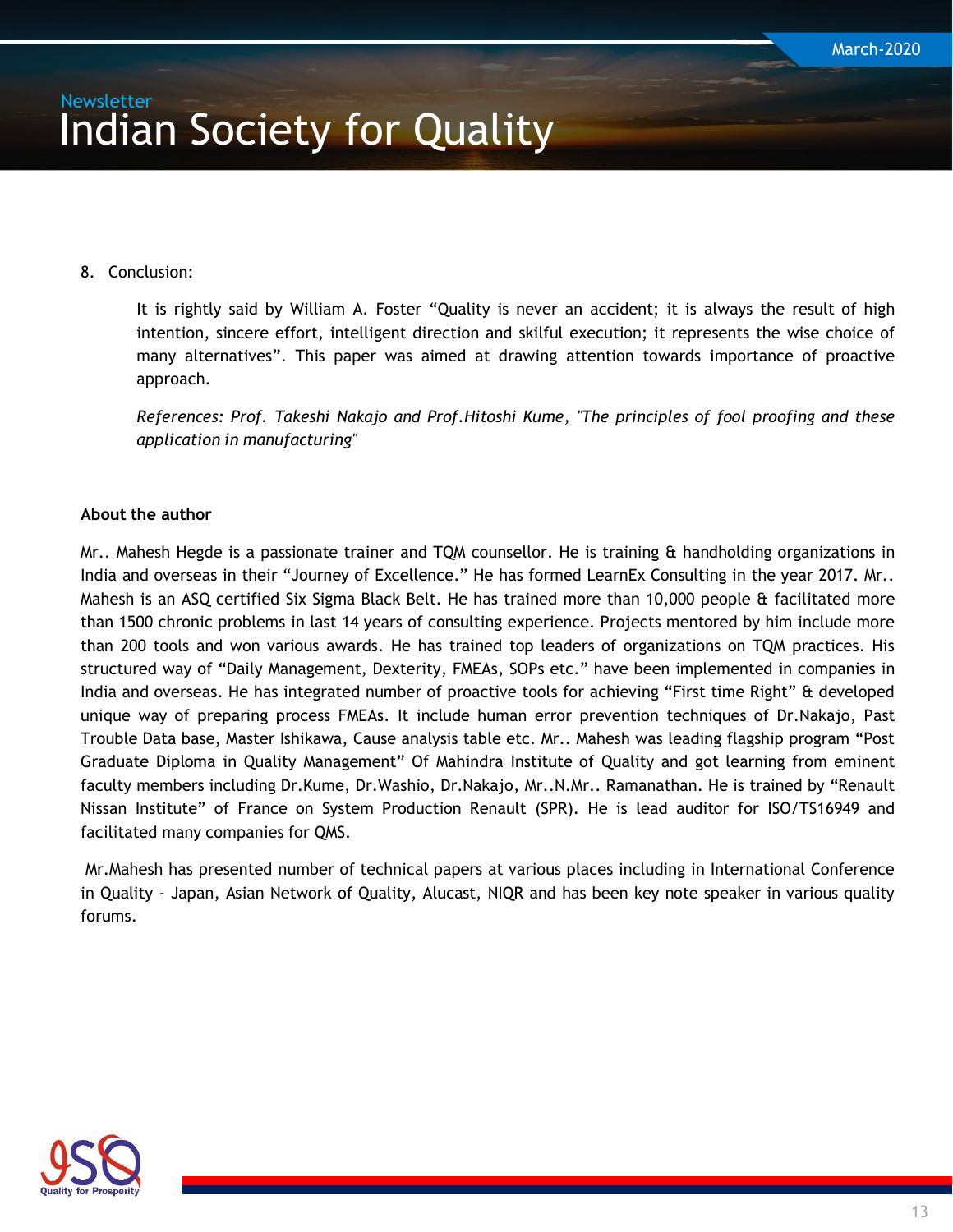<span id="page-13-0"></span>Thank you for overwhelming support and making **16th Annual Conference 2019** a grand success.



Theme: Quality for Sustainable Development (Social, economic and environmental)

The serious pandemic of Covid- 19 across the globe has led to cancellation of many national and international events without any exception to Quality Organisations. Travel is being advised against and social distancing is being recommended to all.

ISQ is compelled to defer the date of the program **CEO through TQM,** a 2.5 day seminar program for senior management designed and delivered by Mr. N. Mr. Ramanathan on pro-bono basis at NCR.

This was the 3<sup>rd</sup> in the series of programs which was planned from 16<sup>th</sup> to 18<sup>th</sup> April 2020 at Crowne Plaza Gurgaon.

4 th seminar program of **CEO through TQM** will be also planned in 2020 which will be announced later.

#### *Coming up….*

**TOPS Convention**, a contest of team oriented problem solving projects for supervisors at Gurugram, Pune and Bengaluru. ISQ will also monitor the situation as the world does and announce the dates of these Programs once normalcy is restored.

#### **Symposium:**

For the first time, a Symposium will be planned at regional level by ISQ at Bengaluru in October 2020. It will an opportunity to present papers on Quality based study/ research and showcase the hard work done in the field of Quality. It is expected that 50% each of academia and industries will be participating. An opportunity to promote industry institute interaction and promote Quality domain at the grass root.

#### **Knowledge sharing sessions**

For the benefit of members of ISQ and quality fraternity, the chapters will initiate quarterly knowledge sharing sessions from the best in class organisations who have internalised quality and TQM.

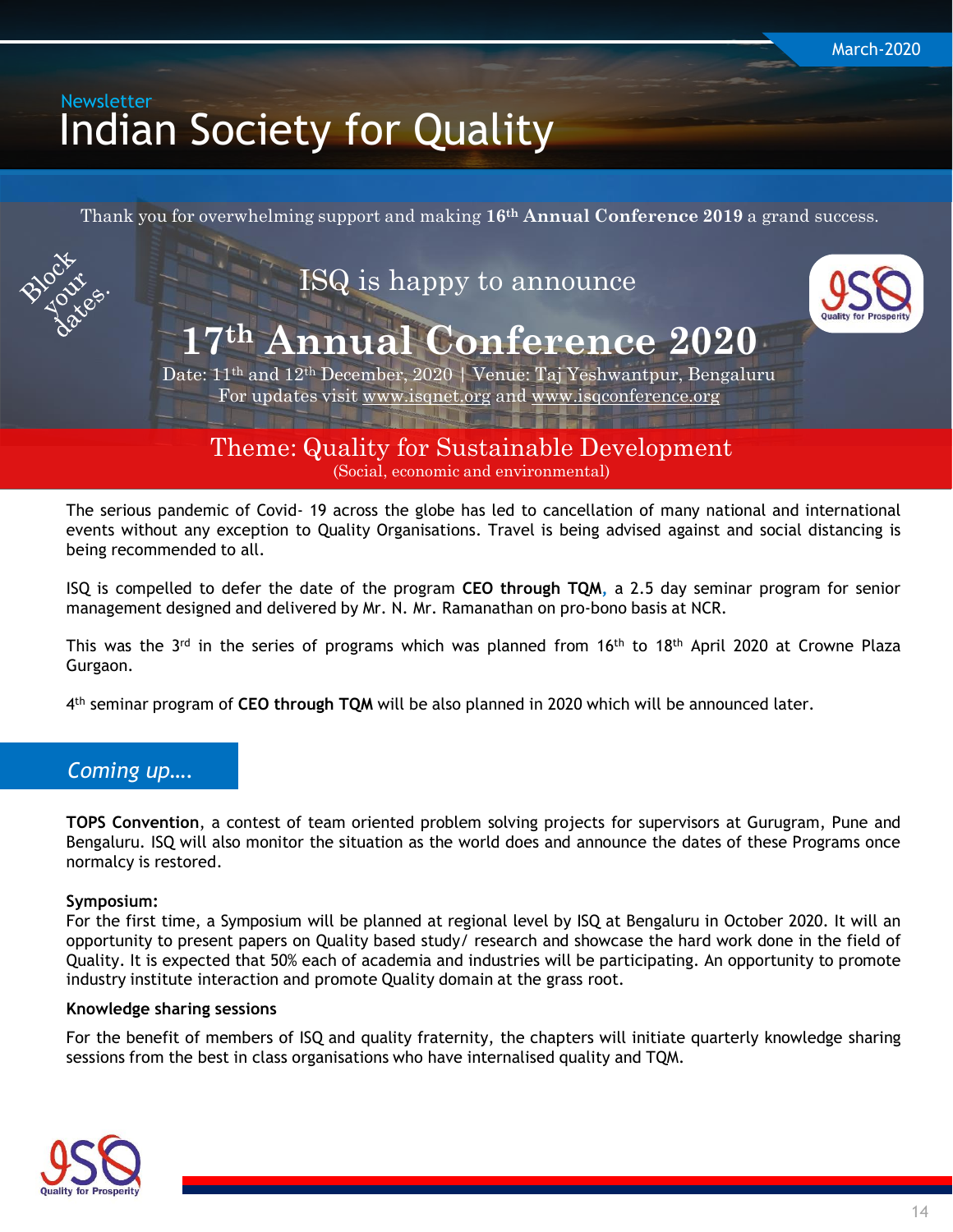#### International News:

#### **ANQ board meeting:**

As a member organisation of Asian Network for Quality, ISQ will be hosting the ANQ board meeting on 8<sup>th</sup> and 9<sup>th</sup> April 2020. The face to face meeting had to be converted to teleconferencing because of the covid-19.

#### **ANQ Congress 2020 Seoul, Korea**

The 18th Asian Network for Quality (ANQ) Congress will be held in Seoul, Korea on 19th to 23rd October 2020. The theme is "New Quality & New Responsibility".

Though dates are not reviewed yet, the Covid-19 situation is being cautiously observed by the Seoul team on feasibility to adhere to the dates. As of now, the important tentative dates of the Congress are shown below:

#### **Call for Paper**

- Deadline for Abstract Submission: **April 2020**
- Deadline for Full Paper Submission: **May 2020**
- Venus: Korea Chamber of Commerce and Industry (KCCI), Grand Hall and Seminar rooms in basement  $2^{nd}$  floor, 39 Sejong-daero, Sogong-dong Jung-gu, Seoul, South Korea.
- Please look for announcement from Seoul ……

**International events mentioned below were cancelled due to the coronavirus pandemic declared by the WHO .** 

| $15th$ June 2020<br>June 16 - 17, 2020 : | $\mathcal{L}$ | <b>EOQ Global workshop - Cancelled</b><br>64th EOQ Scientific & Business Congress 2020 on Effective Education & Quality<br>Management- Key Factor for Success at Belgrade, Serbia - Cancelled<br>For updates visit www.eoq.org |
|------------------------------------------|---------------|--------------------------------------------------------------------------------------------------------------------------------------------------------------------------------------------------------------------------------|
| May 2020                                 |               | ASQ 2020 World Conference on Quality schedule for May 2020 in Columbus OH, USA.<br><b>Cancelled</b>                                                                                                                            |
| May 2020                                 |               | The IAQ (International Academy for Quality) also cancelled their meeting in May 2020 to be<br>held in Columbus.                                                                                                                |

#### **Quality innovation award:**

Your organisation Indian Society for Quality has become national partner from India for the Quality Innovation award. The award is currently organised by Finnish Quality Association.

The Quality Innovation Award is an annual, international competition that enables innovators to

- get professional assessment for their innovation
- benchmark their innovation against others
- increase the visibility of their innovation

All together this helps to increase the competitiveness of each participating country.